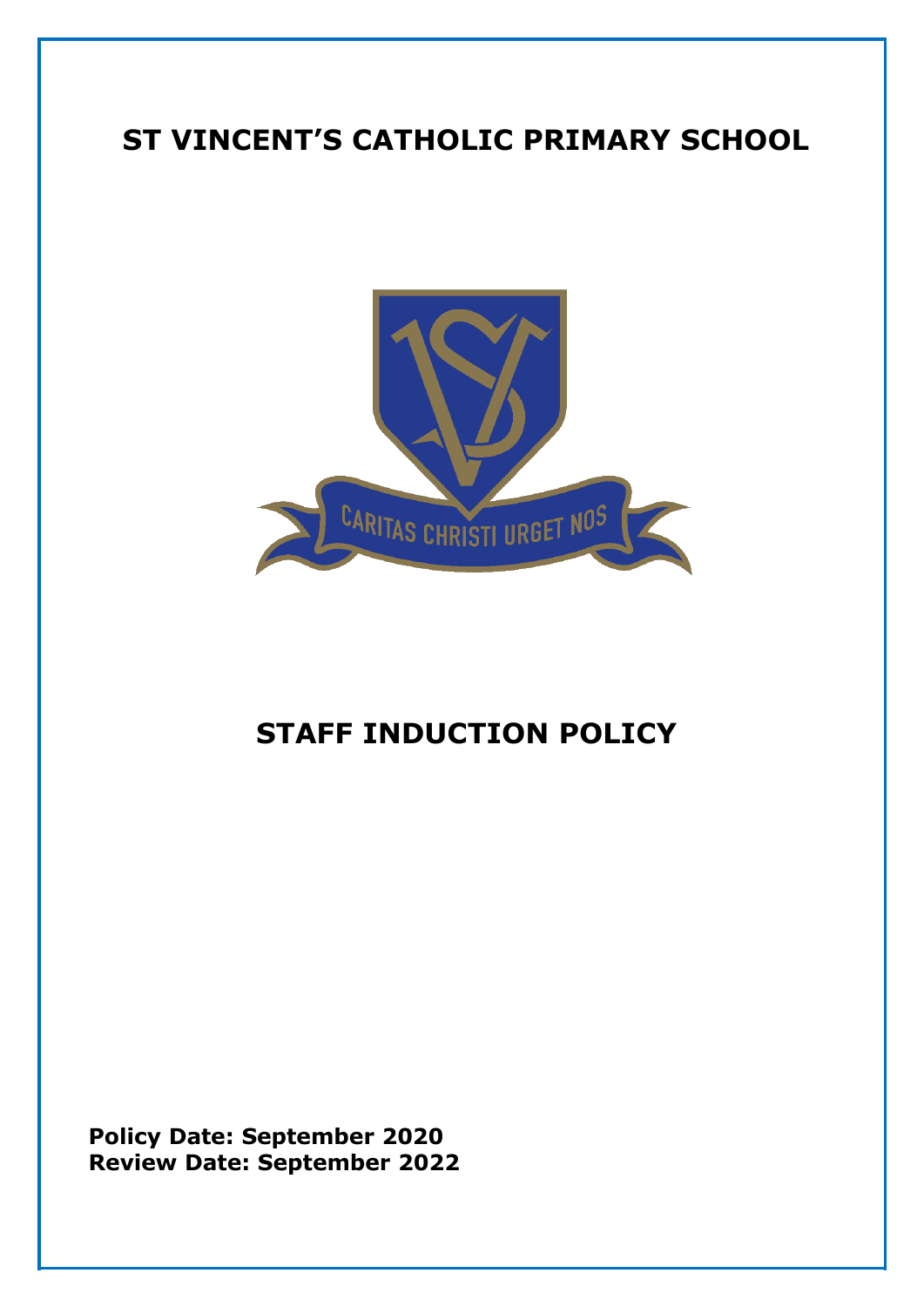#### **Mission Statement**

### *Caritas Christi Urget Nos*

#### *The love of Christ urges us to care for each other and strive for excellence in everything we do.*

The Governing Body and Head Teacher believe it is essential that all new members of staff receive a comprehensive induction programme. There is a commitment to ensure that the new member of staff is given the necessary information and support to fulfil their role within a Catholic School and understand our Mission which holds Christ at the Centre.

#### **Aims**

- To welcome new colleagues and enable them to meet other colleagues and experience the atmosphere of the whole school community and understand our ethos
- To meet the Head Teacher, staff and children
- To understand their role and responsibilities
- To be given information material about the school (See documentation below)
- To allow time to ask questions about their role and/or the school
- To explain how school systems and procedures work
- To consider the need for a mentor

## **Documentation**

New staff members are provided with copies and/ or access to the main school policies and documentation including (this is not an exhaustive list):

- Behaviour Policy
- Child Protection Policy including related documentation such as KCSIE Part One
- Health and Safety Policy
- Procedure for reporting a missing child (Staff handbook)
- Procedure for dealing with and reporting accidents
- Fire evacuation procedures
- Log in details for the school network
- Staff list with responsibilities
- School Calendar
- Assessment and Feedback Policy

New staff members are also expected to read the following documentation:

- Staff Handbook
- The Behaviour Policy
- Keeping Children Safe in Education Part 1
- Safeguarding Policy
- School Improvement Plan
- Latest Ofsted Report